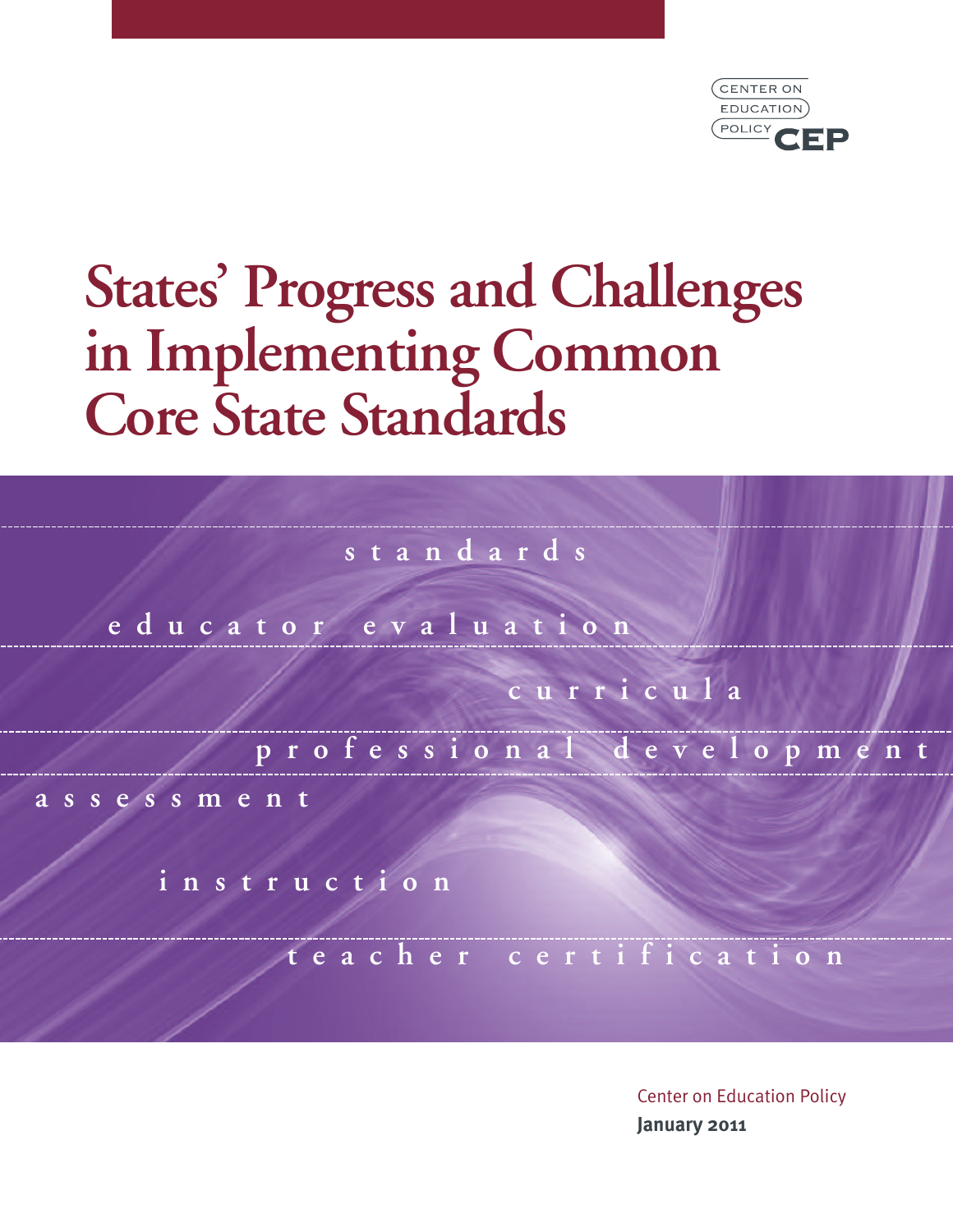# **Credits and Acknowledgments**

This report was written by Nancy Kober, a CEP consultant, and Diane Stark Rentner, CEP's director of national programs. Jack Jennings, CEP's president and CEO, provided advice on the report. Bruce Haslam of Policy Studies Associates led a team of PSA staff that worked with CEP to develop and administer the survey and analyze survey data.

We would like to thank Dane Linn of the National Governors Association and Keith Gayler of the Council of Chief State School Officers for their advice in developing the survey questions. Additionally, we are grateful to the state education agency staff who took time from their busy schedules to complete this survey.

Based in Washington, D.C., and founded in January 1995 by Jack Jennings, the Center on Education Policy is a national independent advocate for public education and for more effective public schools. The Center works to help Americans better understand the role of public education in a democracy and the need to improve the academic quality of public schools. We do not represent any special interests. Instead, we help citizens make sense of the conflicting opinions and perceptions about public education and create the conditions that will lead to better public schools.

The Center on Education Policy receives nearly all of its funding from charitable foundations. We are grateful to the Bill and Melinda Gates Foundation for their support of this study.The George Gund Foundation and the Phi Delta Kappa International Foundation also provide the Center with general support funding that assisted us in this endeavor. The statements made and views expressed are solely the responsibility of the Center.

© Center on Education Policy January 2011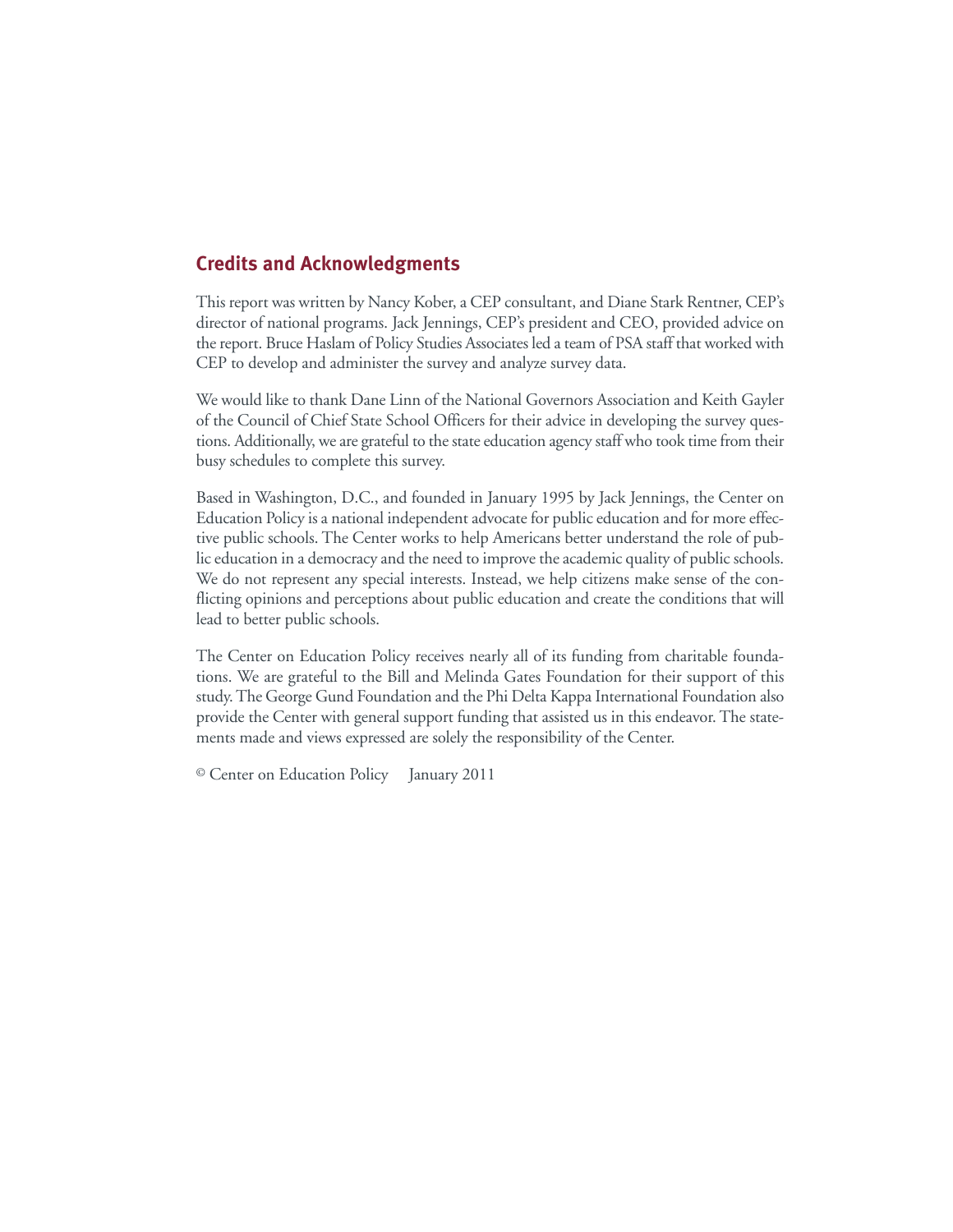# **States ' Progress and Challenges in Implementing Common Core State Standards**

Most states are participating in the initiative led by the National Governors Association and the Council of Chief State School Officers to develop and adopt voluntary common core state standards that will outline what elementary and secondary school students are expected to learn in English language arts and mathematics. Implementing these standards will require complementary and sometimes complex changes to a host of education policies and programs, from teacher preparation to testing.

To learn more about states' progress and plans for implementing the common core state standards, the Center on Education Policy (CEP) surveyed state deputy superintendents of education or their designees in October and November of 2010. Responses were received from 42 states and the District of Columbia, which is counted as a state in the tallies in this report. Responses were kept confidential to encourage frank answers.

# **Key Findings**

Several key findings can be drawn from states' survey responses.

- **• State officials cited educational quality issues more often than they cited federal Race to Top (RttT) requirements as important factors in their states' decision to adopt the common core state standards.** States that have adopted the common standards most often cited the rigor of the standards and their potential to guide statewide education improvement as very important or important considerations in their decision. Somewhat fewer states cited the possible effect of adopting these standards on their RttT application as very important or important to their decision.
- Many states anticipate it will take until 2013 or later to fully implement the more complex changes asso**ciated with the common core state standards.** Most of the responding states that have adopted the new standards plan to make related changes in assessment, curriculum, teacher policies, and other areas, but their timelines for putting in place these changes vary. Most of these states expect to accomplish changes in professional development programs by 2012 or earlier. But many states do not expect to fully implement major changes in assessment, curriculum, teacher evaluation, and teacher certification until 2013 or later, or to institute a requirement for local districts to implement the common standards until that time.
- **• Although most adopting states will require school districts to implement the common core state standards, the majority of these states are not requiring districts to make complementary changes in curriculum and teacher programs.** Most of these states are expecting, rather than requiring, districts to undertake such activities as developing new curriculum materials and instructional practices, providing professional development to teachers and principals, and designing and implementing teacher induction programs and evaluations related to the standards.
- The hope that the common core state standards will encourage a seamless system of education from ele**mentary school through college is far from being realized.** Officials from most adopting states were unsure whether their state plans to align undergraduate admission requirements or first-year college curriculum with the common core state standards. Smaller numbers said their state intends to make these changes, and a few said they will *not* make these changes. Although many states plan to align the academic or pedagogical content of teacher preparation programs with the common standards, roughly similar numbers of states are unsure whether they will take these actions.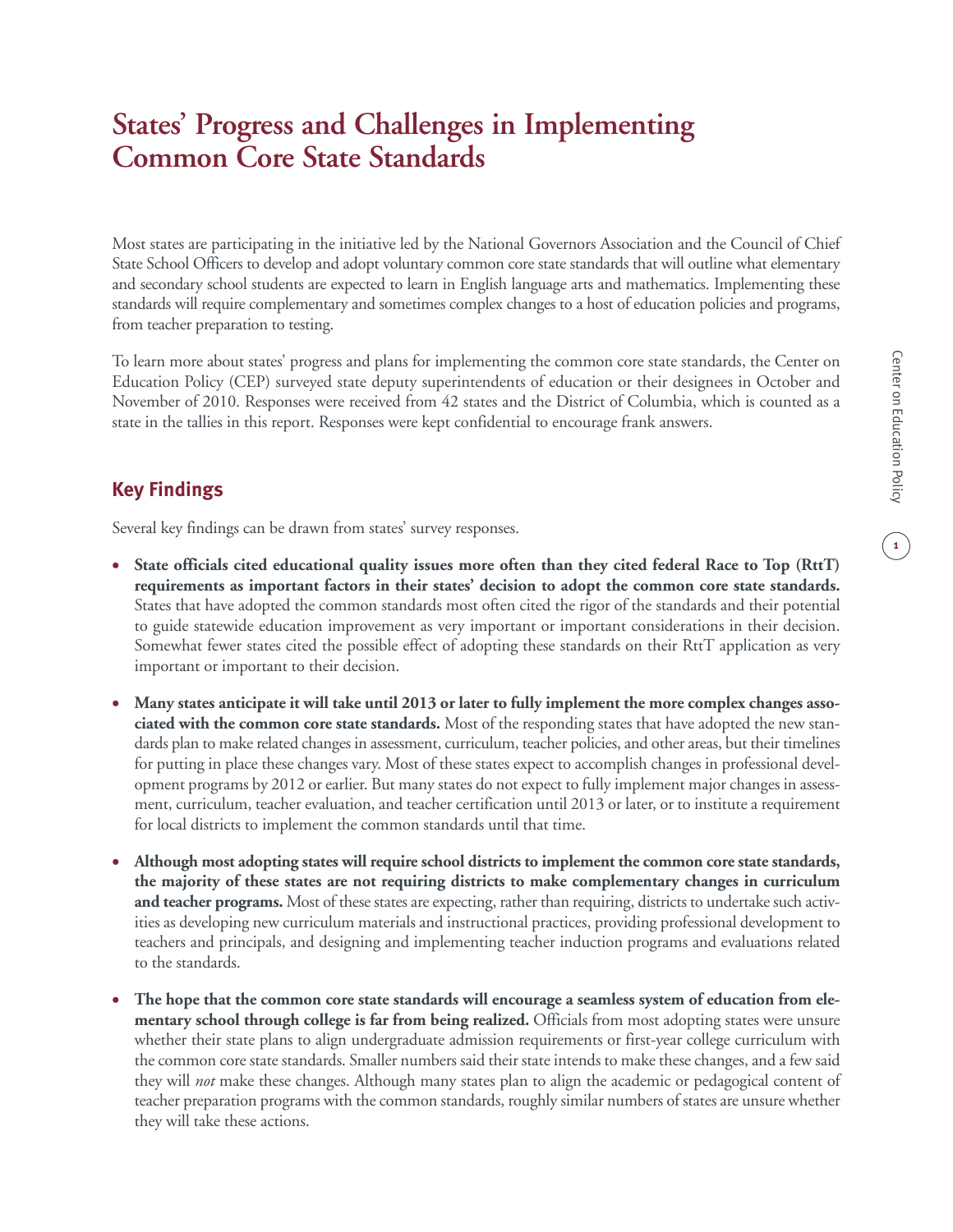- **• Developing teacher evaluation systems geared to the common core state standards and finding funds were most often cited by states as major challenges to implementing the standards.** Many states also viewed aligning teacher preparation to the standards, developing curriculum materials tied to the standards, and implementing new assessments aligned with the standards as major implementation challenges.
- Race to the Top funding appears to be helping with implementation of the common core state standards. Only a few states that won Race to the Top grants expect funding for standards implementation to be a major challenge, in contrast to other states. Many RttT winners expect to make standards-related changes in assessment, teacher certification, and teacher evaluation sooner than other states. A much higher proportion of RttT winners than of other standards-adopting states expect to link their teacher evaluation systems to students' mastery of the standards.

The remainder of this report elaborates on these and other findings from our survey.

# **States' Decisions to Adopt Common Core State Standards**

In June 2010, the National Governors Association and the Council of Chief State School Officers released common core state standards for grades K-12 in English language arts and mathematics. The state-led initiative to develop these standards grew out of concerns that the current array of different standards in every state is not adequately preparing students in our highly mobile society with the knowledge and skills needed to compete globally. Developed in collaboration with teachers, school administrators, and experts, these standards aim to set clear, realistic expectations for learning that are consistent from state to state and will ensure high school graduates are prepared for college and the workforce. The standards are state-initiated and state-developed, rather than federal. They are also voluntary, meaning that states decide whether or not to adopt them. More detailed information is available on the Common Core State Standards Initiative Web site (www.corestandards.org).

#### **Most states have adopted the common core state standards.**

At the time of our survey, which ended in mid-November, 32 of the 43 responding states reported that they had adopted the common core state standards.1 These included 11 of the 12 states that received grants under the competitive federal Race to the Top program.2 Authorized by the American Recovery and Reinvestment Act, RttT is intended to encourage and reward states that are creating the conditions for education innovation and reform. In their applications for RttT grants, states had to demonstrate they had adopted "internationally-benchmarked standards and assessments that prepare students for success in college and the workplace." An additional four states reported in our survey that they had adopted the common state standards provisionally, meaning that formal legislative review and action would come later.

One of the states surveyed indicated that it had decided not to adopt the standards, and six states had not yet made a decision. Five of the six undecided states expected to reach a decision about the standards by the end of 2011; the other state did not know when it would decide.

Since the time our survey was completed, more states have signed on to the standards. According to the latest counts from the Common Core State Standards Initiative (www.corestandards.org), 40 states and D.C. had formally adopted the standards as of December 15, 2010, and an additional 2 states had provisionally adopted them. One state had adopted only the English language arts standards.

<sup>1</sup>Responses to specific survey items do not always add up to 43 because not all states responded to all survey items.

<sup>2</sup> One of the RttT grantees did not respond to the survey.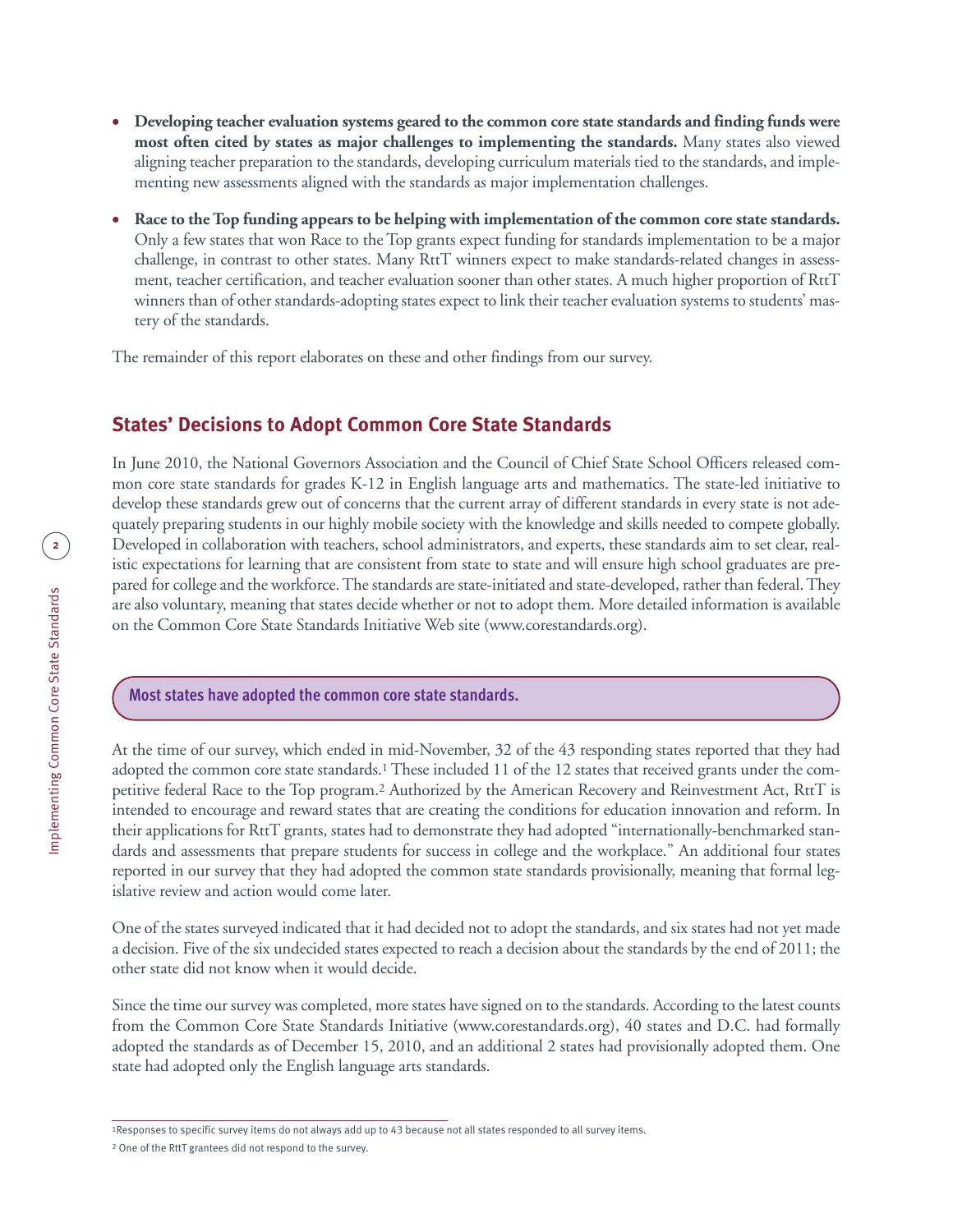#### **Most states do not foresee changing their decision about the common state standards.**

Of the states that had adopted, provisionally adopted, or decided not to adopt the standards, 31 reported that their decision would not change in 2011. The 31 states that expected to hold firm included all of the responding states that received RttT grants and a large majority of those that did not. Only three states said they might change their decision about adopting the standards. Changes in the state board of education membership or the state's political leadership were the most common reasons states cited for possibly revisiting their decision. Other reasons included public opposition to the original decision, insufficient funds for implementation, or an unsuccessful Race to the Top application.

**State decisions to adoptcommon core state standards have been positively influenced by federal encouragement, such as Race to the Top grants.**

In our survey, 27 states indicated that federal encouragement, such as RttT incentives, had helped in their decision to adopt the common core state standards, while 2 states said federal encouragement had hurt, and 8 said it had had no effect. The federal influence was especially pronounced for the 11 survey states that won RttT grants; officials in all but one of these states said federal encouragement had helped their state decide to adopt the standards, while the responding official in the remaining state said federal incentives had no effect.

The rigor of the common core state standards was more often cited as an important factor in states' decisions about adopting the standards than the effect of their decision on their Race to the Top application.

As shown in **figure 1**, states most often cited the rigor of the common core state standards and the possibility that the standards would serve as a foundation for statewide educational improvement as very important or important considerations in their decision to adopt these standards. Altogether, 36 states—including all 11 survey states that received RttT grants—rated these considerations as important or very important to their decision, while only 1 state saw them as not important. A related consideration, the desire to ensure the state's standards were as good as any in the U.S., was rated as very important or important by 31 states.

A few state officials who elaborated on their survey responses said their state wanted to make sure the common standards would not result in *lowering* their standards. "Our standards were already as good as or better than any other state," wrote one respondent. "Our concern was that the CCSS [common core state standards] not dilute our existing standards."

Thirty states viewed the possible effect of the common core state standards on the success of their RttT application as a very important or important deciding factor—a sizeable majority of the respondents but still fewer than the numbers citing the educational quality factors mentioned above. All of the states that won RttT grants, however, viewed the effect of their decision on their RttT application as a very important or important factor.

Somewhat fewer states rated two other factors as very important or important to their decision: the financial costs of adopting the standards (25 states) and the possible intrusiveness of the standards on the state's autonomy (22 states).

**3**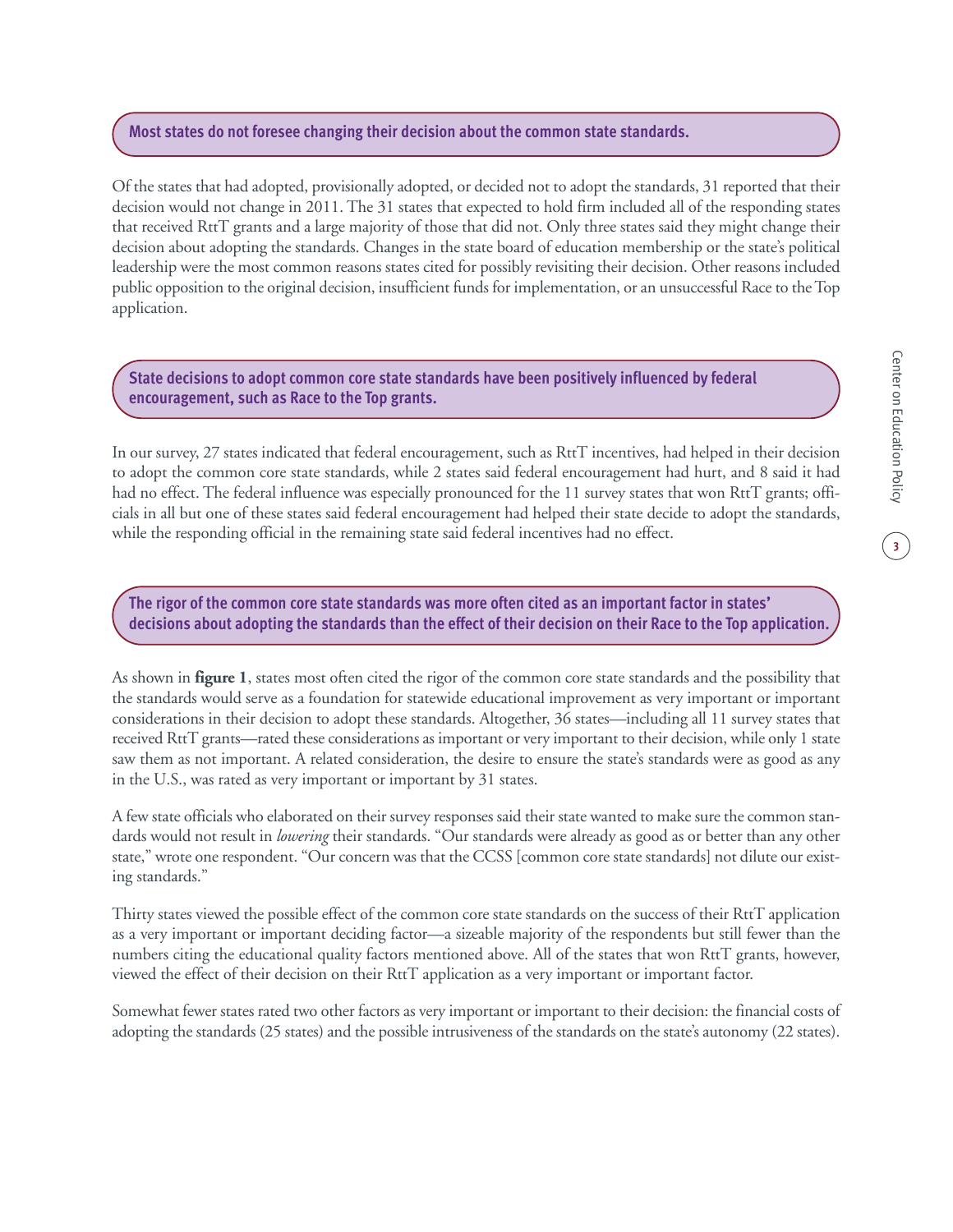



Although the common core state standards have been designed so that states may add a limited amount of **their own content, most of the states surveyed do not plan to do so at this point.**

States that adopt the common corestatestandards must adopt all of thestandards in English language arts and math. They have the option, however, of adding up to 15% of their own state-determined content standards on top of the core in either subject.

Twelve states do not plan to incorporate state-determined content in the new set of standards, while 11 states do plan to do so and another 11 are unsure. Of the 11 states that do intend to add content, 9 expect to add elements from their current standards in reading or English language arts, and 8 expect to add content from their current standards in math. One state plans to add prekindergarten standards, as explained in additional comments to the survey.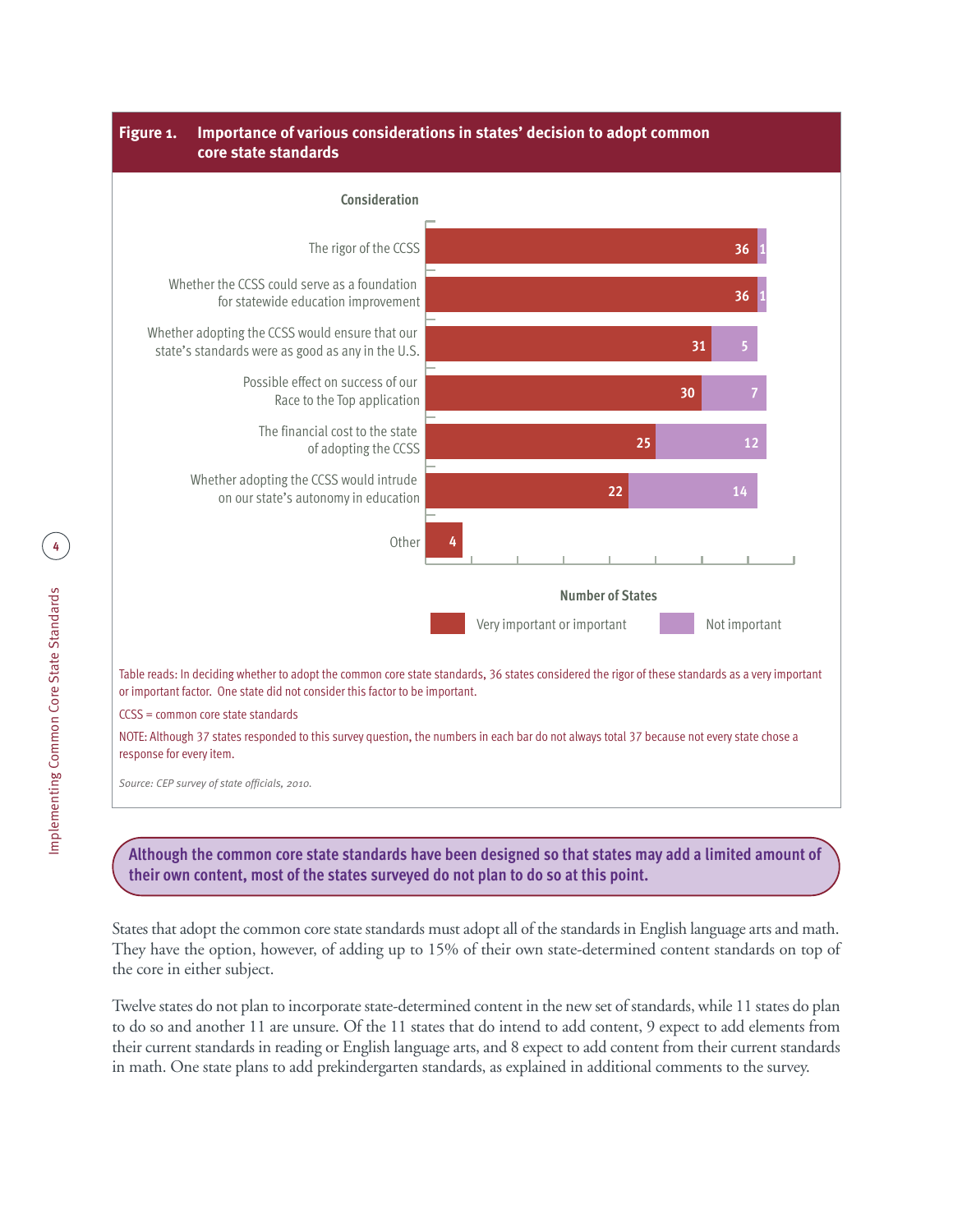# **Changes to State Policies and Practices in K-12 Education**

The major work of implementing the common core state standards takes place after the standards have been adopted, as states tackle complementary changes in curriculum, assessment, professional development, and other areas. Our survey asked states whether they planned to make certain changes in policies and practices for elementary and secondary education as part of their approach to implementing the common state standards, and how soon these changes would be fully implemented.

**As part of implementing the common core state standards, most states plan to change their assessments, curriculum materials, professional development programs, and teacher evaluation systems.**

#### **Figure 2. Number of states adopting common core state standards that plan to make various changes in policies and practices for K-12 education**



CCSS = common core state standards

NOTE: Although 36 states responded to this survey question, the numbers in each bar do not always total 36 because not every state chose a response for every item.

*Source: CEP survey of state officials, 2010.*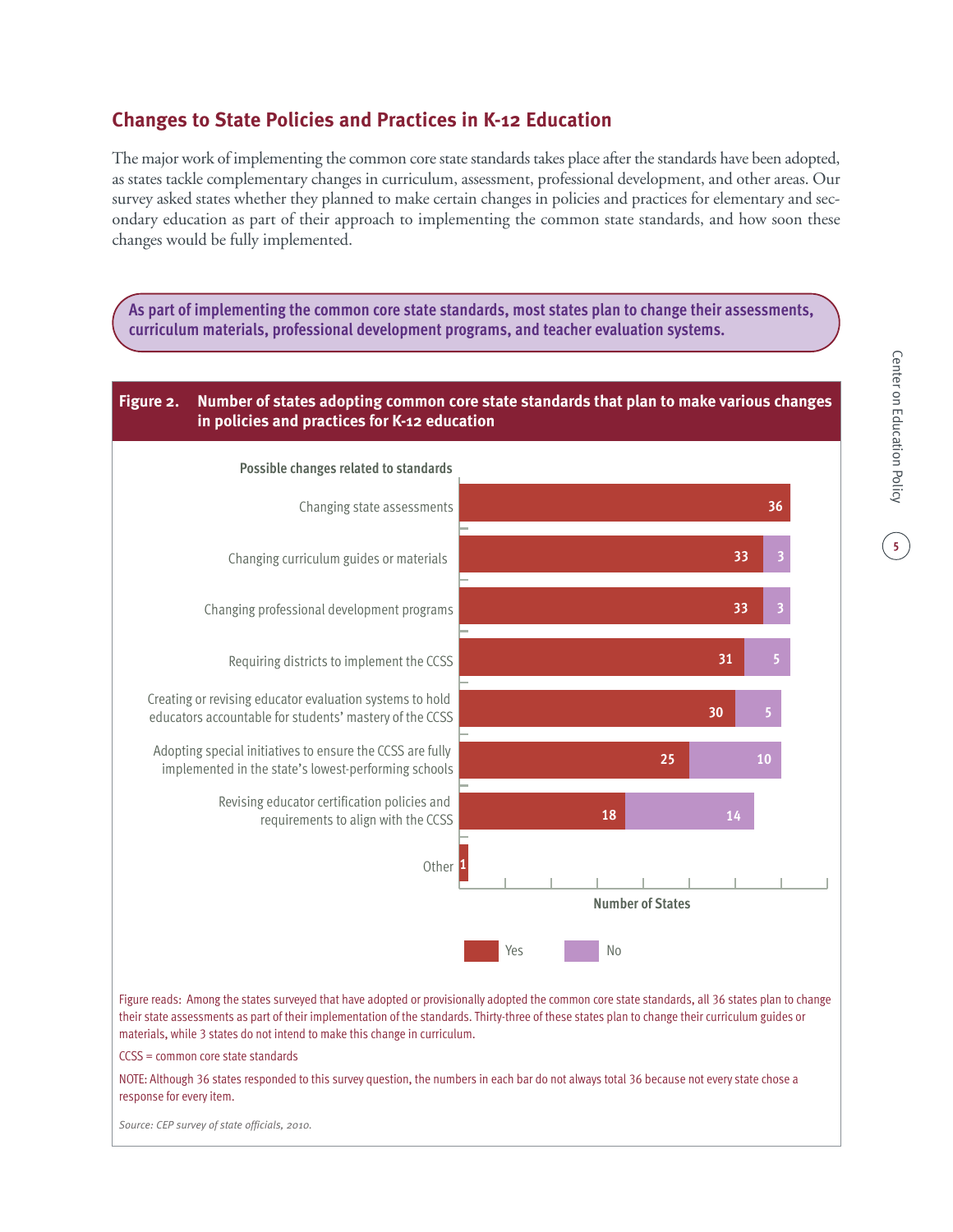All 36 survey states that have adopted or provisionally adopted the common core state standards plan to change their state assessments as part of the standards implementation process. As shown in **figure 2**, 31 states or more also intend to revise their curriculum guides or materials, change their professional development programs, or require districts to implement the standards. Thirty states—including 10 of the 11 RttT winners in our survey—plan to create or revise educator evaluation systems linked to students' mastery of the standards.

Somewhat fewer states expect to adopt special initiatives to implement the standards in the lowest-performing schools (25 states) or to align teacher certification requirements with the standards (18 states).

**Some of the mostcomplex policy changes associated with the common core state standards will not be accomplished until 2013 or later in many states.**

States that plan to make certain changes as part of instituting the common core state standards were also asked when these changes would be fully implemented. **Table 1** shows their responses. Several major changes—including changes in assessments, curriculum materials, teacher evaluation, and teacher certification—are not expected to be fully implemented until 2013 or later by a majority of this subset of states. For example, 19 of the 30 states that plan to revise their teacher evaluation systems do not expect to accomplish this task until 2013 or later. Particularly noteworthy is the longer timeline for implementing changes in assessment; 27 of the 36 states that plan assessment changes do not expect to fully implement these changes until 2013 or later—and 6 of these 27 states gave 2015 as the timeline.

#### **Table 1. State timelines for fully implementing various changes in K-12 education related to common core state standards**

|                                                                                                                     | <b>Total number</b><br>of states | <b>Number of states implementing</b><br>change by year |               |
|---------------------------------------------------------------------------------------------------------------------|----------------------------------|--------------------------------------------------------|---------------|
| Possible changes related to standards                                                                               | making change                    | 2012 or earlier                                        | 2013 or later |
| Changing state assessments                                                                                          | 36                               | 6                                                      | 27            |
| Requiring districts to implement the CCSS                                                                           | 31                               | 7                                                      | 23            |
| Creating or revising educator evaluation systems to hold educators<br>accountable for students' mastery of the CCSS | 30                               | 9                                                      | 19            |
| Changing curriculum guides or materials                                                                             | 33                               | 14                                                     | 18            |
| Adopting special initiatives to ensure the CCSS are fully implemented in<br>the state's lowest-performing schools   | 25                               | 11                                                     | 11            |
| Revising educator certification policies and requirements to align with<br>the CCSS                                 | 18                               | 5                                                      | 10            |
| Changing professional development programs                                                                          | 33                               | 21                                                     | 9             |

Table reads: Of the 36 states that plan to change their state assessments as part of their implementation of the common core state standards, 6 states expect to fullyimplement the change in assessments by 2012 or earlier, while 27 states expect this change to be fullyimplemented by 2013 or later.

CCSS = common core state standards

NOTE: Although 36 states responded to this survey question, the numbers in each row do not always total 36 because not every state chose a response for every item. Additional state comments indicate that some of the non-responding states felt it was too soon to know the year of implementation.

*Source: CEP survey of state officials, 2010.*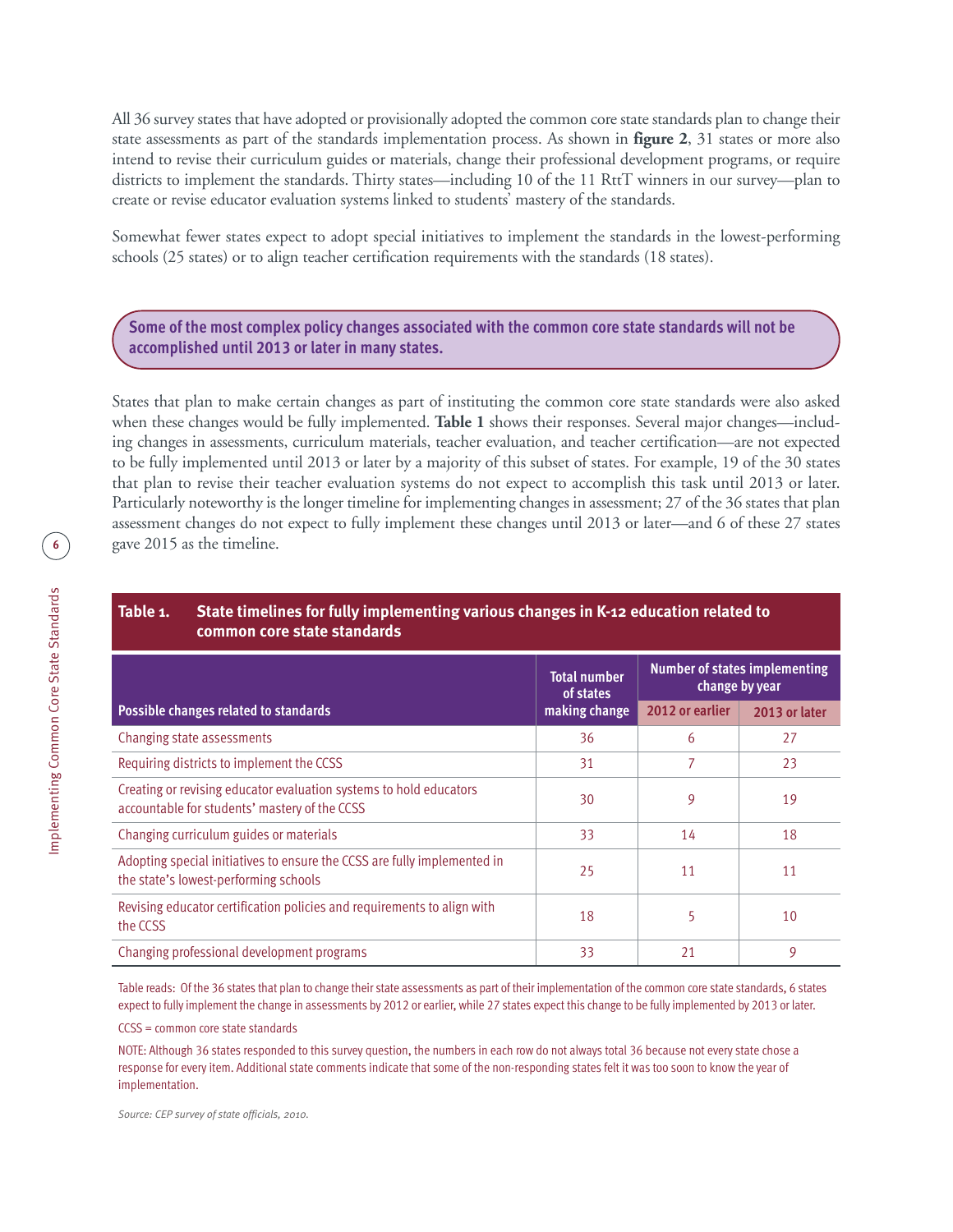In addition, 23 of the 31 states that plan to require school districts to implement the common core state standards do not expect to fully institute this requirement until 2013 or later.

Revisions to professional development programs are the only major change that a majority of these states expect to accomplish sooner. Of the 33 states that plan changes in professional development, 21 states expect these changes to be fully implemented by 2012 or earlier.

Several of the states that expect to accomplish the changes shown in table 1 by 2012 are Race to the Top winners. For example, a majority of the states that expect to implement changes in teacher certification, teacher evaluation, and assessment by 2012 won RttT grants. RttT winners also make up a majority of the states that expect to put in place standards-related initiatives for low-performing schools by 2012 or to require school districts to implement the common standards by that time. Even so, a sizeable number of RttT states will not fully implement these changes until 2013 or later.

# **District Activities Related to the Common Core State Standards**

Our survey asked states whether they expect or require their school districts to undertake certain activities relating to implementation of the common core state standards. States had a third option of responding that a particular activity is not a district responsibility.

Although many states plan to require their school districts to implement the common core state standards, most are not requiring districts to initiate new programs or practices to support or complement implementation.

Thirty-one of the 36 states that have adopted or provisionally adopted the common core state standards intend to require their school districts to implement these standards. But smaller numbers of states are requiring districts to undertake particular activities to foster implementation of the standards, as shown in **figure 3**. The district activities that are being required by the greatest numbers of states include providing professional development to support the standards (13 states), implementing evaluation systems to hold educators accountable for students' mastery of thestandards (11 states), and developing new curriculum or instructional practices aligned with the common standards (10 states). Five of the 11 RttT states in our survey plan to require districts to implement educator evaluation systems tied to mastery of the standards—a greater proportion than of other survey states.

Fewer states are requiring districts to offer suggestions on new curriculum aligned with the standards, design and implement teacher induction programs to foster understanding of the standards, or pilot test new curriculum and instructional practices developed by the state or outside vendors.

Most states that have adopted standards are expecting, rather than requiring, districts to carry out the standardsrelated activities listed in figure 3. Relatively few states indicated that these activities are not a district responsibility at all; the exception was pilot testing of state-developed or externally-developed curriculum materials, which 11 states do not see as a district responsibility.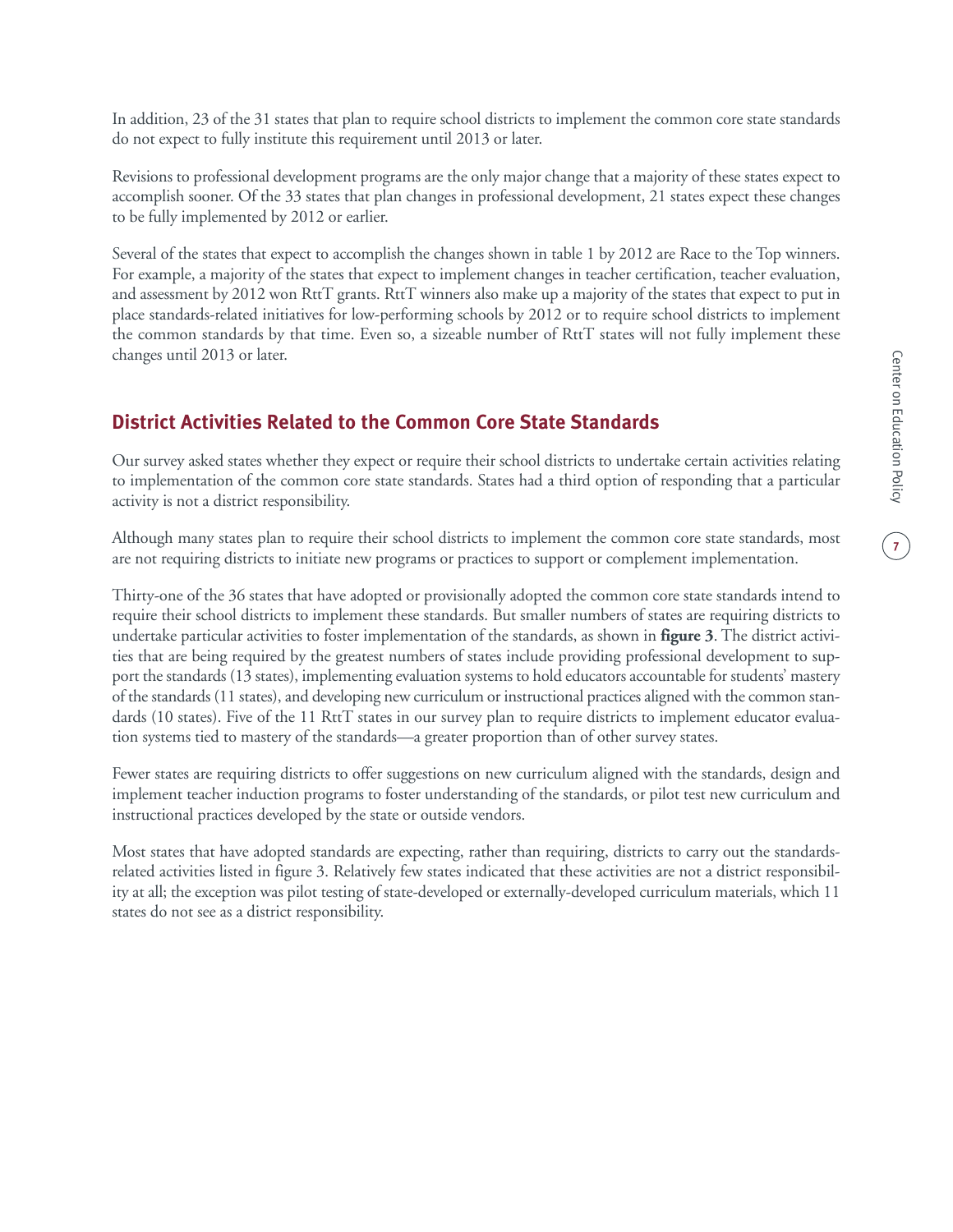#### **Figure 3. State requirements/expectations of school district activities related to common core state standards**



# **Higher Education and the Common Core State Standards**

A main goal of the common core state standards is to ensure that high school graduates have learned the knowledge and skills needed to succeed in college and careers. Accomplishing this goal will require coordination between the elementary-secondary and higher education systems. Our survey asked states whether they plan to make certain changes in higher education policies and practices as a part of their implementation of the common core state standards.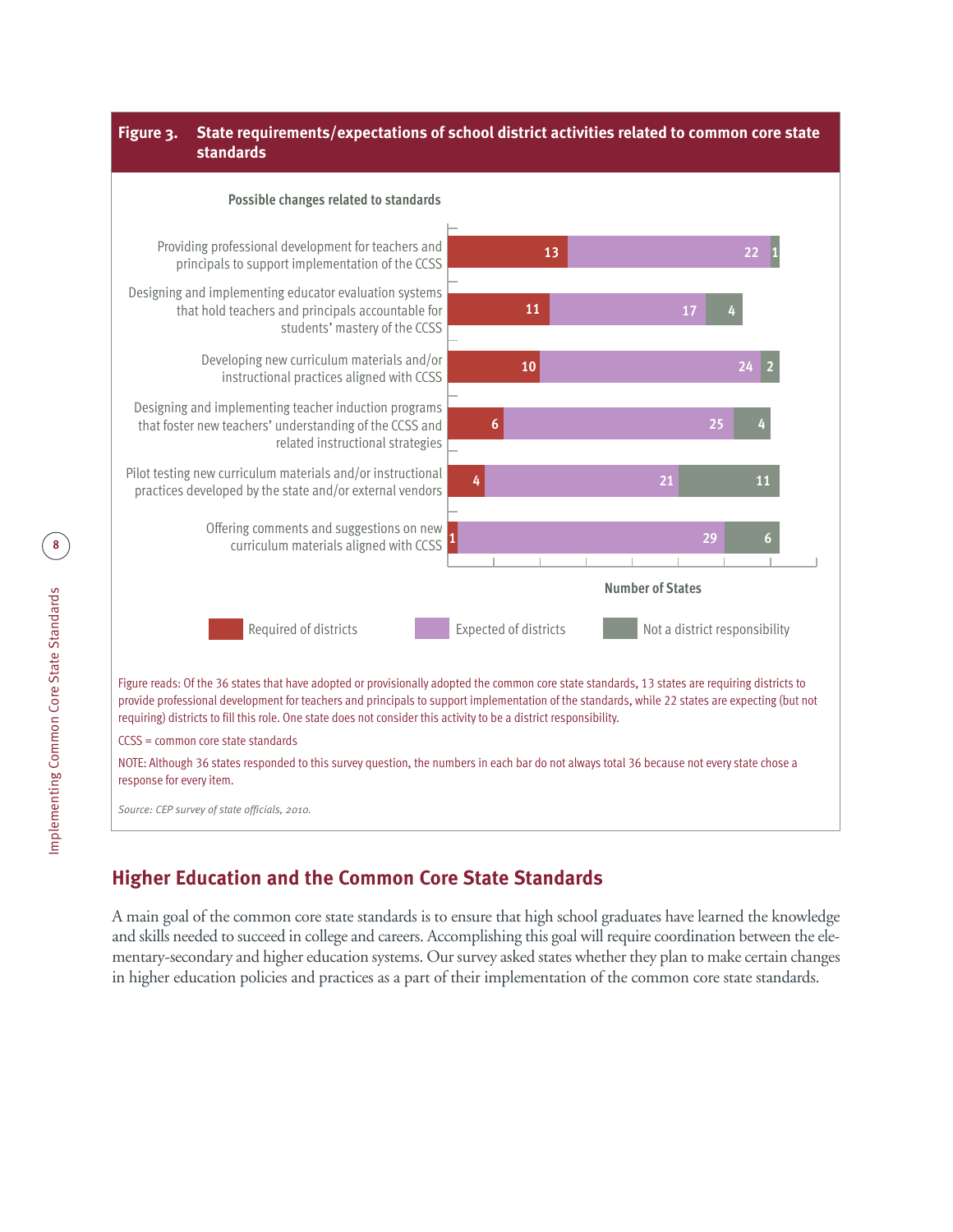## **State education departments lack solid plans to coordinate with higher education entities on linking college admissions requirements orcurriculum to the common core state standards.**

As shown in **figure** 4, just 7 survey respondents from state education departments said their state plans to align firstyear undergraduate core curriculum with the common core state standards. Respondents from 26 states did not know if this change will be implemented, and 3 said it will not. Similar numbers of respondents (24) did not know if undergraduate admissions requirements will be aligned to the common standards in their state, while 8 states said they will, and 4 said they will not.

State education agency officials were somewhat more certain about policy changes intended to coordinate teacher preparation programs with the standards. Seventeen states plan to align the academic content of teacher preparation programs with the standards, and 15 plan to modify the pedagogical content of teacher preparation programs around the standards. Still, sizeable numbers of respondents did not know whether their state will make these changes to teacher preparation.

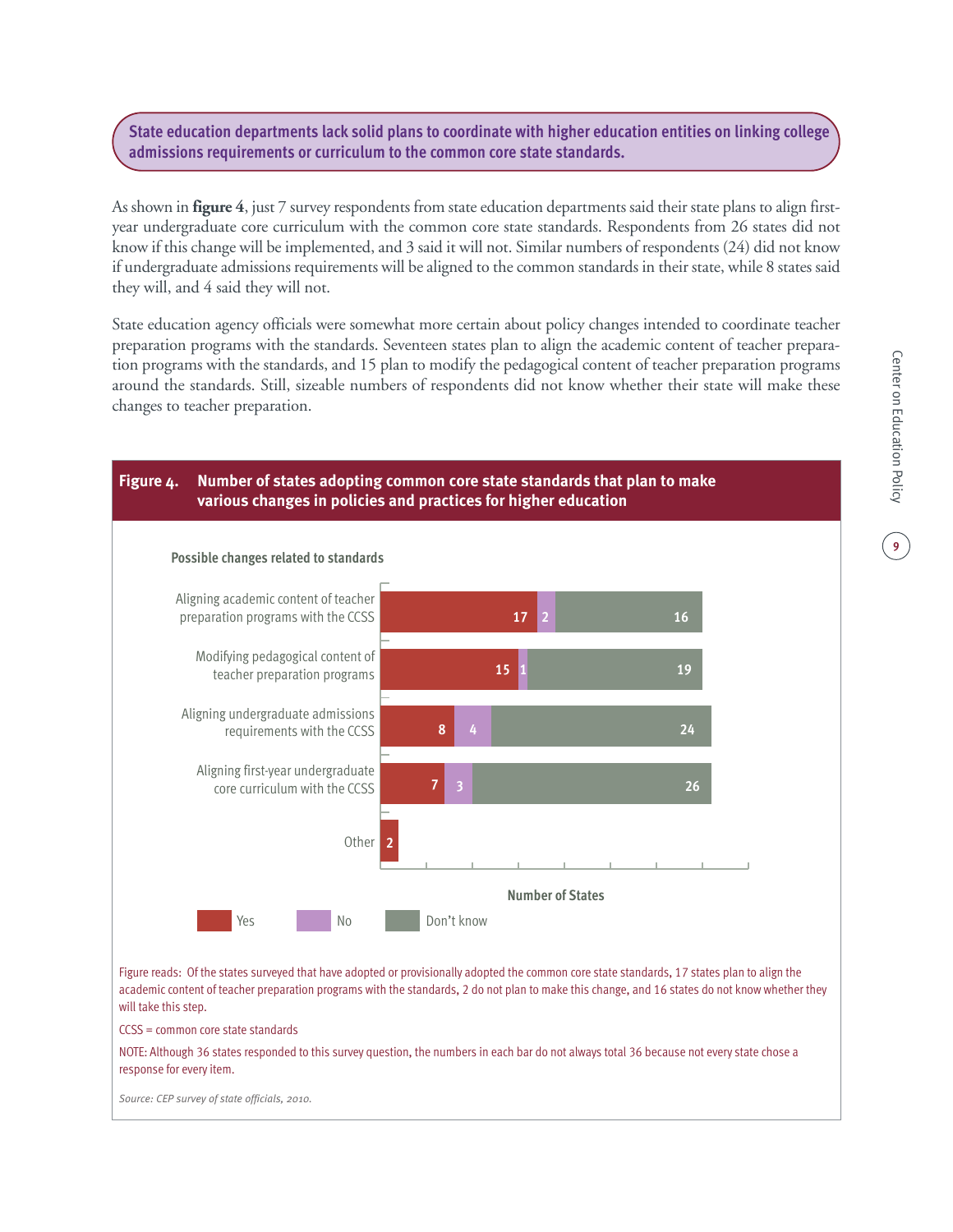The uncertainty of state respondents about plans for aligning the common core state standards with higher education programs may reflect a broader disconnect between the agencies that administerelementary-secondary and postsecondary education. One state respondent explained the situation in this way: "We are currently working to educate our higher ed programs about the common core but have little control over their systems."

**Changes in teacher preparation programs are likely to occur sooner than changes in college admissions orcurriculum.**

Timelines vary for implementing changes in higher education related to the new standards. The vast majority of states that plan to align undergraduate admissions or curriculum with the common core state standards do not foresee making these changes until 2013 or later. Roughly half the states that intend to revise the academic or pedagogical content of teacher preparation programs anticipate doing so by 2012, while the other half plan to do so in 2013 or later.

# **Challenges in Implementing the Common Core State Standards**

States will undoubtedly face challenges during school year 2010-11 as they make the transition to the common core state standards. Our survey listed possible challenges and asked state officials to rate whether each of these was a major or minor challenge or not a challenge, or whether it was too soon to tell.Thesurvey also invited respondents to note other challenges not on the list.

**Developing teacher evaluation systems geared to the common core state standards and finding funds to support implementation of the standards were most often seen as majorchallenges for 2010-11.**

As displayed in **figure** 5, 21 states that have adopted or provisionally adopted the common core state standards expect major challenges in developing teacher evaluation systems. Nineteen states see funding as a major challenge. As one survey respondent pointed out, "many of the challenges reflected, whether major or minor, relate to the need for funding." An additional 11 states viewed funding as a minor challenge.

Race to the Top grants appear to have helped assuage concerns about funding for standards implementation in the states that won these grants. Only 3 of the 11 RttT grantees in the survey expect funding to be a major challenge.

Many states also expect major challenges in 2010-11 in aligning teacher preparation to the standards (16 states), implementing new assessments geared to the standards (16 states), and developing curriculum materials linked to thestandards (12 states). Altogether, 30 states cited curriculum development and assessment development as major or minor challenges. Many of these activities are interconnected, as pointed out by a survey respondent who noted the challenge of "implementing the CCSS through curriculum and instruction while still administering statewide assessments based on the state's previous content standards."

The ratings of possible challenges in figure 5 also reflect the disconnect between K-12 education and higher education as regards standards. A total of 21 states expected to face a major or minor challenge in aligning the content of teacher preparation programs with the standards, and 13 additional states said it was too soon to tell. Just one state did not expect aligning teacher preparation content to be a challenge. Similarly, 18 states foresaw a major or minor challenge in aligning teacher certification requirements with the standards, while another 14 states said it was too soon to tell. Four states did not view aligning teacher certification requirements as a challenge.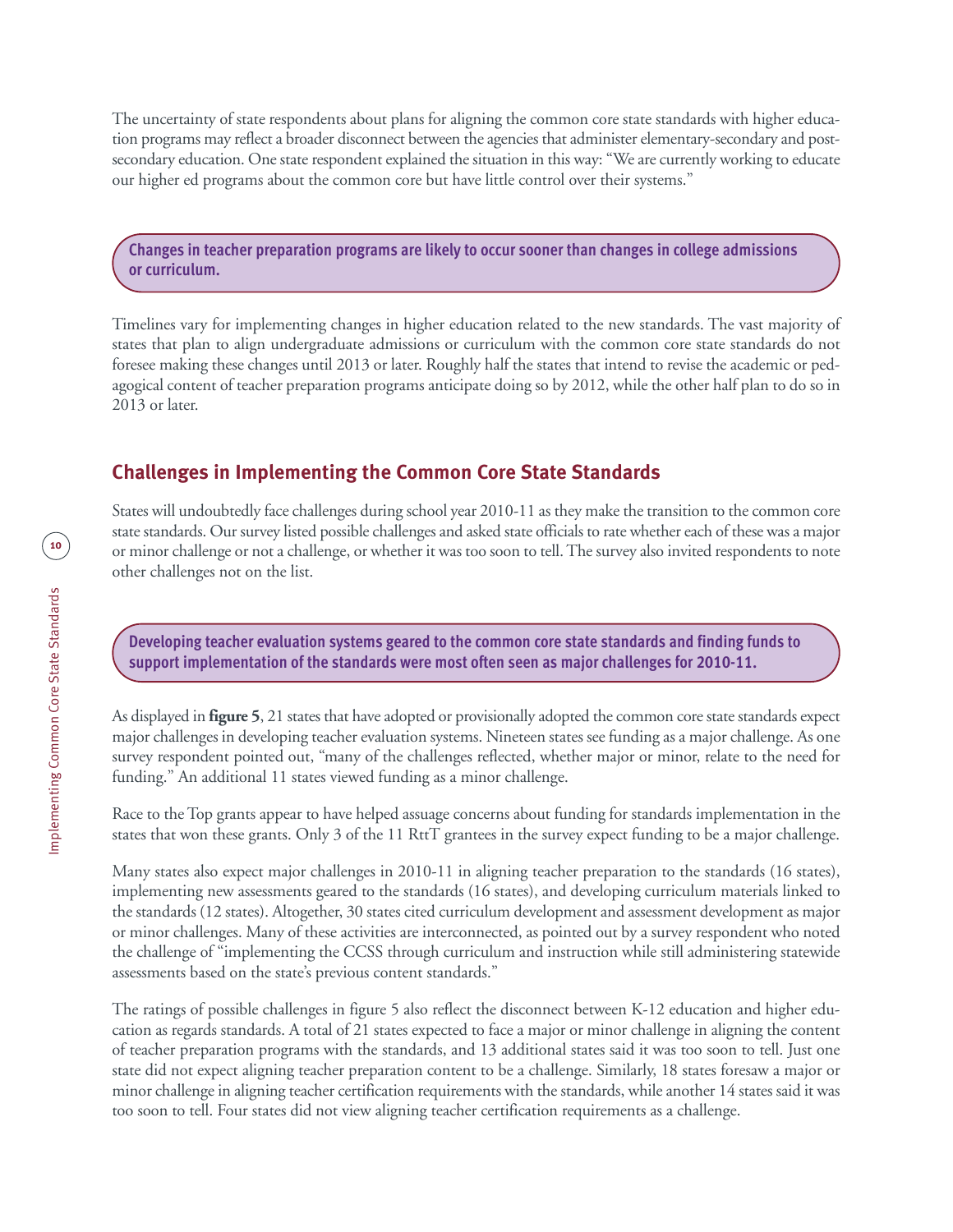#### **Figure 5. Number of states expecting to encounter various challenges to implementing common core state standards in 2010-11**



**Most states that have adopted the common core state standards do not view overcoming resistance to the standards or determining adequate yearly progress under the No Child Left Behind Act as majorchallenges.**

Only one state expected a major challenge in overcoming resistance to the standards from within the K-12 education system, and just one state anticipated a major challenge in overcoming resistance from outside the system. As shown in figure 5 above, the rest of the states surveyed considered these types of resistance to be minor challenges or no challenge.

**11**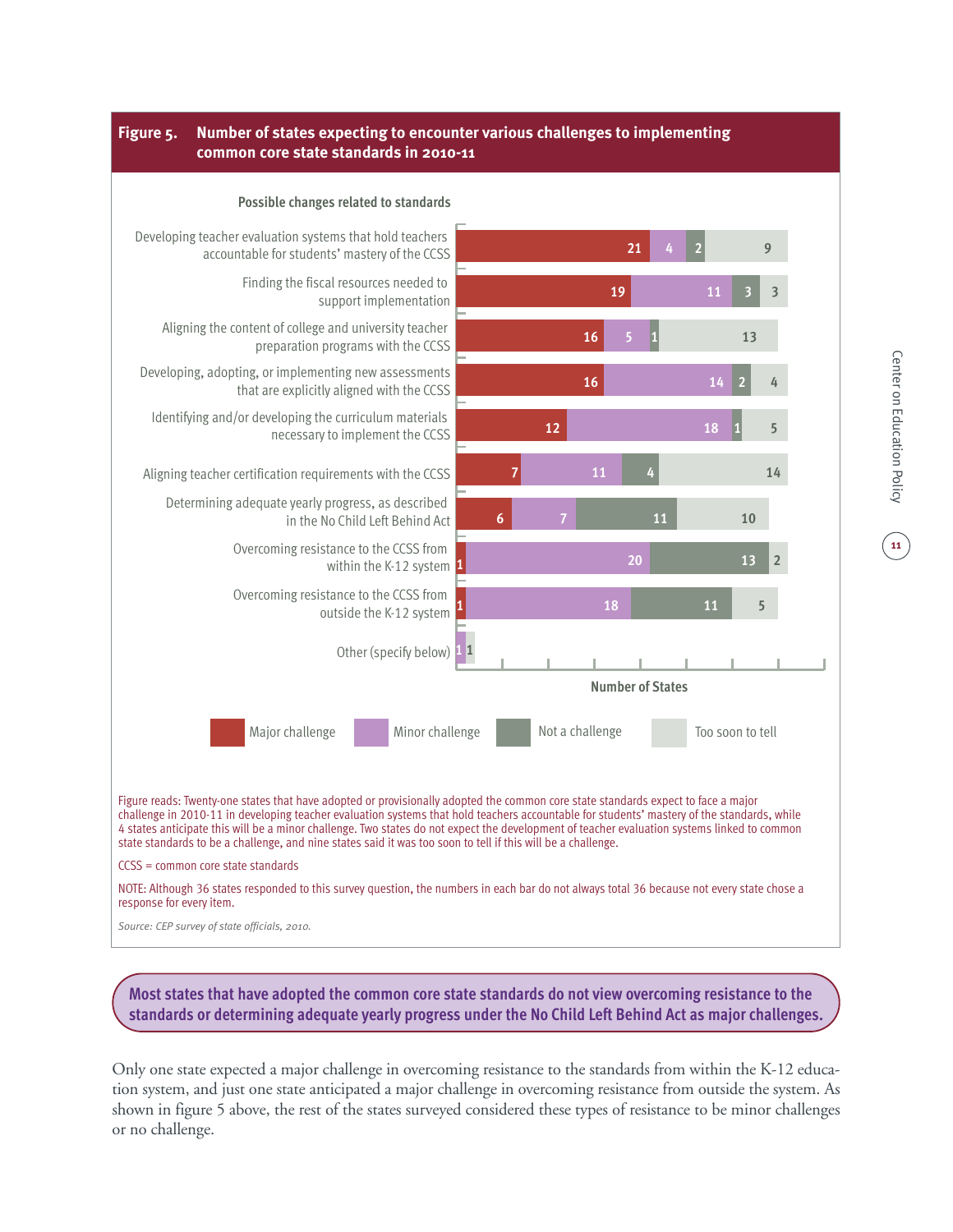Moreover, states do not seem to be overly concerned with the impact of the common state standards on determining whether schools and districts have made adequate yearly progress under the No Child Left Behind Act. Just 6 states viewed this as a major challenge, 7 states considered it a minor challenge, and 11 said it would not be a challenge. Ten states felt it was too soon to tell.

# **Conclusion**

A large majority of the states have adopted the common core state standards developed through the leadership of the governors and state education chiefs. State officials emphasize that this action was strongly motivated by a desire to set rigorous expectations for student learning that could guide educational improvement throughout the state. Federal encouragement, particularly from the Race to the Top initiative, has been a helpful factor in most states, but was less frequently cited by survey respondents than educational quality factors.

For the common core state standards to work as intended, states and school districts will need to revamp many policies and practices. This process will take several years, our survey suggests. Several of the most complex changes including revisions in assessments, curricula, teacher certification, and teacher evaluation—will take until 2013 or later in many states. Changes in teacher professional development are the only major change that states anticipate will happen sooner. States also have a long way to go to realize a seamless system that aligns the common core state standards with college admissions and curriculum.

States expect to face immediate challenges in implementing the common core state standards. Among the most frequently cited are finding sufficient funding for implementation and aligning systems for evaluating teachers with the standards. But overcoming resistance to the standards is not considered a major challenge by most states. The movement toward common state standards clearly has a momentum that can help states navigate through the hard work ahead.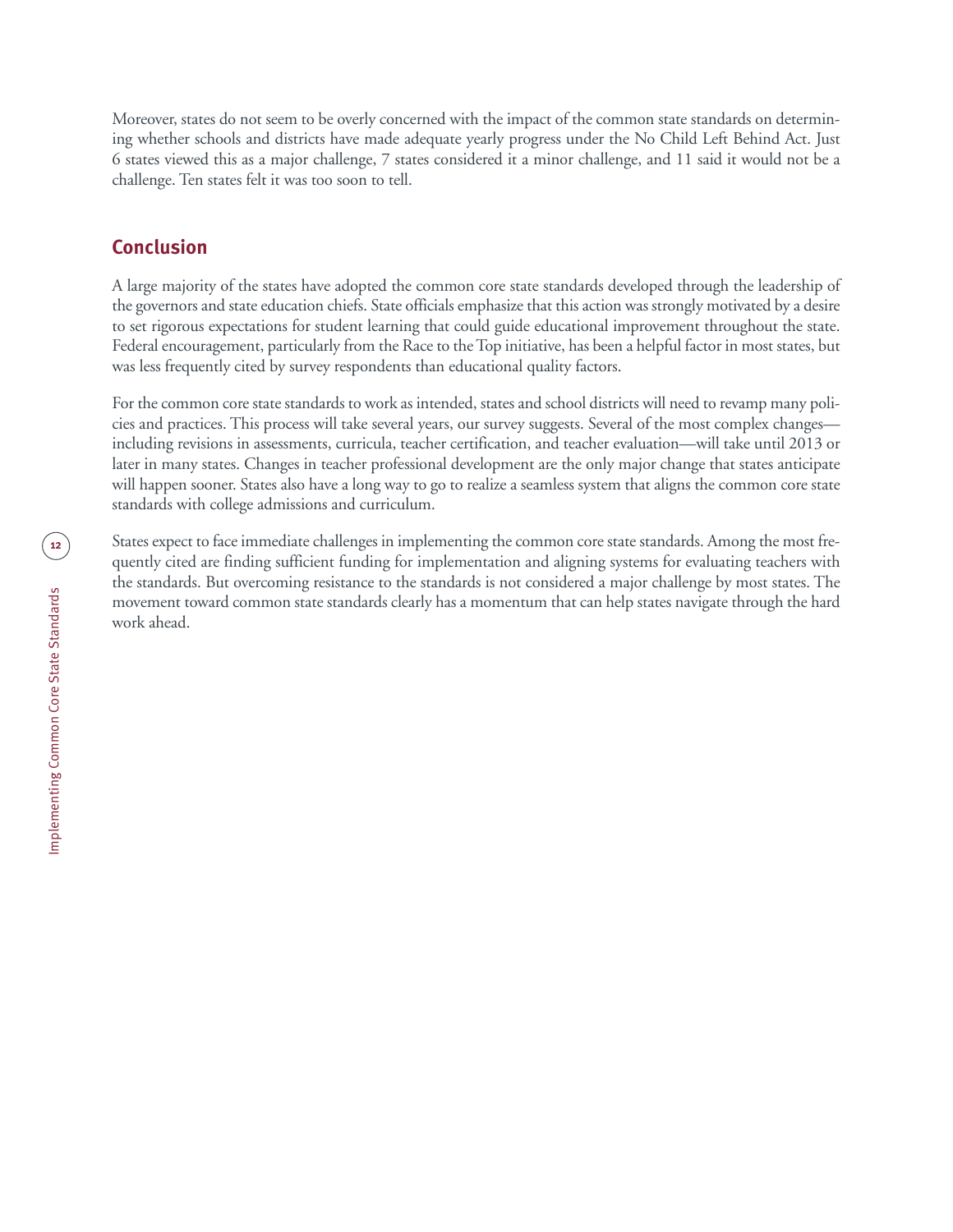### **Appendix: Study Methods**

The findings in this report are based on responses to a survey that CEP and Policy Studies Associates, Inc. (CEP's contractor for this project) administered to the deputy state superintendents of education between early October 2010 and late November 2010. The survey team invited the deputies in the 50 states and the District of Columbia (counted as a statefor purposes of this report) to complete the survey.

After consulting on the development of survey items with state leaders, the survey team sent initial letters to the deputies that explained the purposes of the survey and invited them to participate. The team also sent the survey via email. The survey team followed up with nonresponders at weekly intervals, with a goal of achieving at least an 80% response rate. Forty-three states returned completed surveys.

The survey included 32 questions, divided into three sections. The sections focused on (1) adoption and implementation of the common corestatestandards; (2) state use of ARRA education funds; and  $(3)$  state education agency capacity.<sup>1</sup> All of the questions asked respondents to select a response (or multiple responses in some cases) from a set of options. Some questions dealt with the implementation of new policies and practices; these questions asked respondents to indicate the year in which they anticipated the change to be fully implemented in the state. Thirteen questions provided respondents with space to insert comments or explanations regarding their responses.

Questions about the common core state standards asked about the status of state decisions to adopt the new standards, factors that influenced these decisions, plans for implementing the new standards, and challenges associated with adoption and implementation.

The survey team used statistical analysis software to store, clean, and analyze the survey data. The team handled missing data in one of two ways. In most cases, if a respondent completely skipped a question, the response was counted as missing but not reported in the totals in this report (this is why not all of the response totals sum to 43). Some items asked respondents about specific changes or reform activities and the year in which the changes or reforms are expected to be completed. In these cases, if a respondent indicated that a change or reform was expected but did not indicate an anticipated year of completion, the response was counted in the frequency totals and the year was coded as missing. Finally, because there were very few responses to open-ended items, the survey team did not include these responses in any statistical analyses or frequency calculations. However, the report authors did review the openended responses and inserted them in the text when they illustrated key points and findings.

<sup>1</sup> This report presents findings from the first section of the survey. A subsequent report will present findings from the other two sections of the survey.